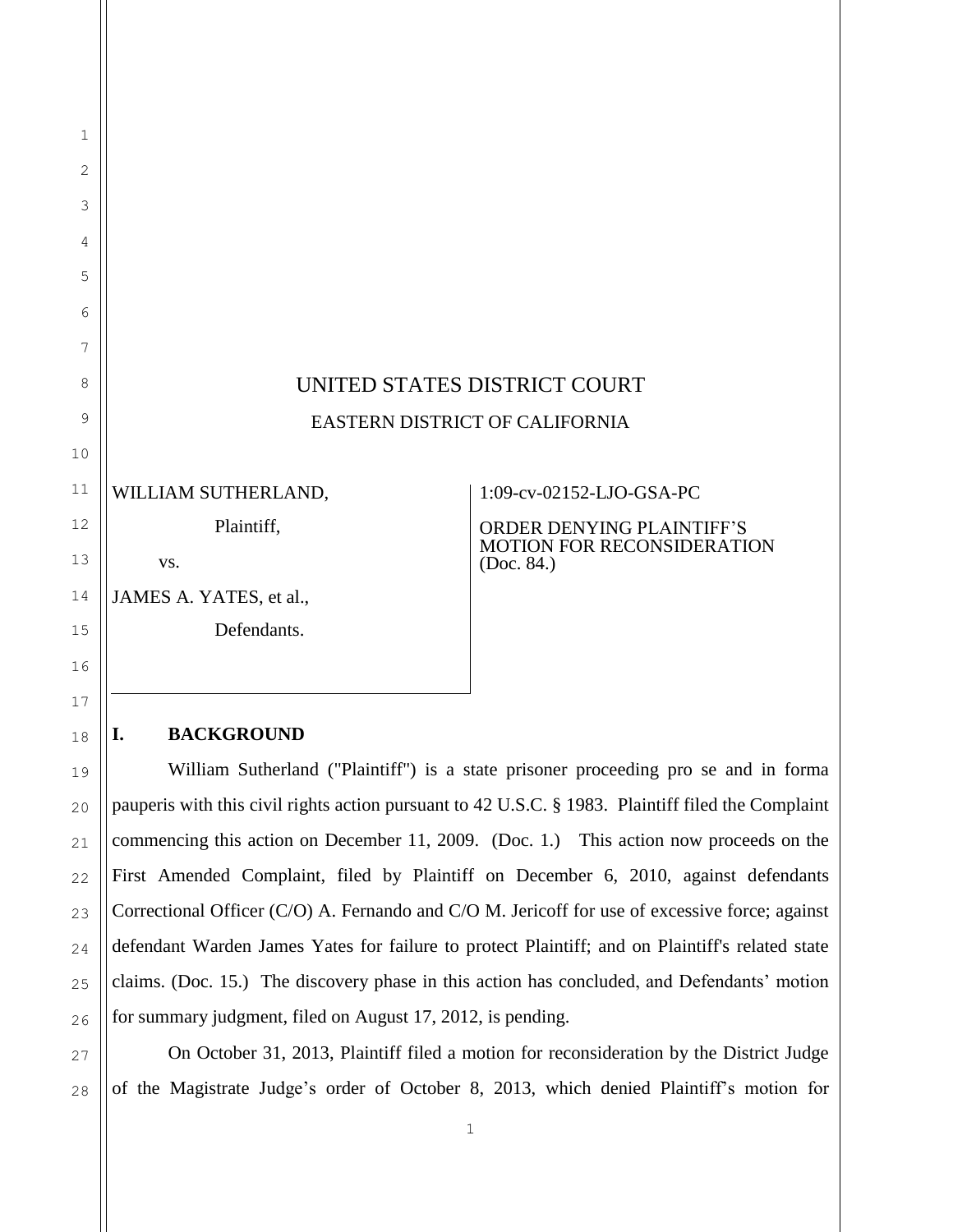1 2 sanctions against defendant Jericoff for witness tampering. (Doc. 84.) Plaintiff's motion for reconsideration is now before the court.

# 5 8

3

4

6

7

9

10

11

12

13

14

15

16

17

18

19

20

21

22

23

24

#### **II. MOTION FOR RECONSIDERATION BY DISTRICT JUDGE**

#### **A. Legal Standard**

Local Rule 303 provides that "[a] party seeking reconsideration of the Magistrate Judge's ruling shall file a request for reconsideration by a Judge . . . specifically designat[ing] the ruling, or party thereof, objected to and the basis for that objection. This request shall be captioned 'Request for Reconsideration by the District Court of Magistrate Judge's Ruling.'" Local Rule 303(c). "The standard that the assigned Judge shall use in all such requests is the 'clearly erroneous or contrary to law' standard set forth in  $28$  U.S.C.  $\S$  636(b)(1)(A)." Local Rule 303(f).

## **B. Plaintiff's Motion**

Plaintiff argues that the Magistrate Judge's denial of his motion for sanctions against defendant Jericoff for witness tampering was erroneous and contrary to the law because it "set[s] a standard that would block and prevent witnesses from comming (*sic*) forward in Prison Cases as it does allow for the Correctional Officials to Threaten them, Coerce, Bribe or Retaliate against them for comming (*sic*) forward and would severly (*sic*) impede Equal Justice under the law." Motion, Doc. 84 at 2¶II. Specifically, Plaintiff objects to the Magistrate Judge's finding that there is no authority in a § 1983 civil rights action such as Plaintiff's for the court to conduct investigations or impose sanctions for witness tampering pursuant to criminal statutes. Now, Plaintiff argues that he did not intend to limit the court to particular sanctions, and his objective was to protect Equal Justice by protecting his witnesses from retaliation or other means of discouraging them from testifying in this action. Plaintiff requests the court to recognize that he is a laymen at law and to hold his pleadings to a lesser standard.

25 26 27 28 The court has reviewed Plaintiff's motion for sanctions and the Magistrate Judge's order denying the motion. In the motion, Plaintiff alleges that defendant C/O Jericoff acted in violation of California Penal Code § 137 and 18 U.S.C. § 1512 by tampering with one of Plaintiff's inmate witnesses. Plaintiff alleges that Jericoff bribed the witness, causing the